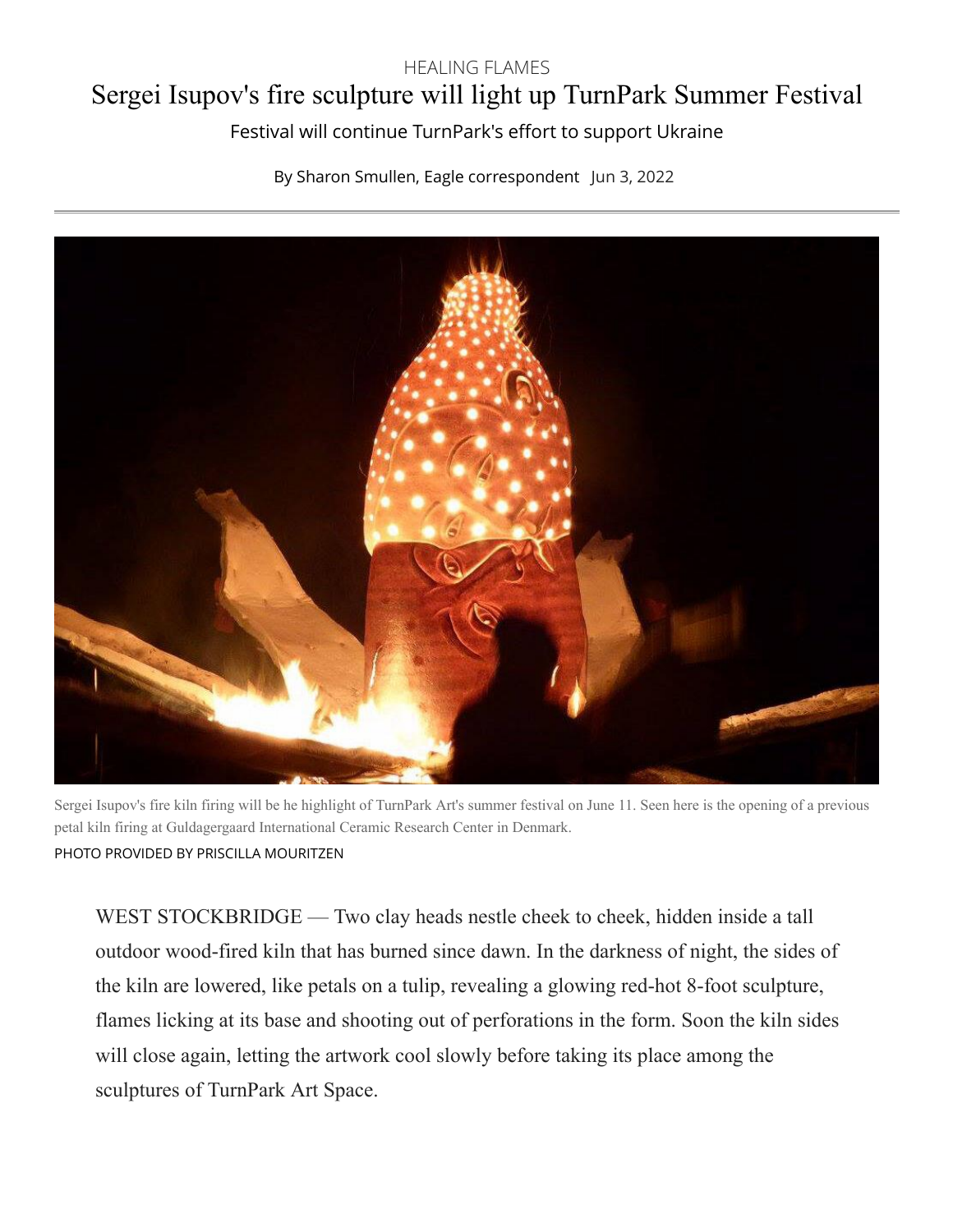"Earth & Sky," a rare fire sculpture by world-renowned Estonian/Ukrainian American artist Sergei Isupov is made in collaboration with Estonian master kiln builder Andres Allik. It complements "Proximal Duality," an exhibit of Isupov's large graphite drawings and smaller ceramic heads in TurnPark's Gate House Gallery. It is also the highlight of the former marble quarry's annual summer festival on June 11, a celebration of creativity that includes music, art and theater on a theme of "Healing Flames."

## **If You Go**

**What:** TurnPark Annual Summer Festival: Healing Flames

**Where:** TurnPark Art Space, 2 Moscow Road, West Stockbridge.

**When:** 4 to 10 p.m., Saturday, June 11. Kiln opening at 10 p.m.

**Admission:** \$35 advance, \$40 day of. Free for children age 12 and under with adult.

**Tickets and more information:** [turnpark.com](https://www.turnpark.com/)

"This will be the second festival at TurnPark," Alex Zaretsky, TurnPark's special projects associate, said during a phone interview. "Last year's strong turnout motivated TurnPark founders Katya [Brezgunova] and Igor [Gomberg] to turn it into an annual tradition."

Contemporary band Chingiz Dub will perform in the stone amphitheater at 9 p.m. prior to the sculpture's 10 p.m. reveal. Led by Sasha Drey, it includes didgeridoo player Dima Klim in a mix of traditional Tuvan throat singing with experimental electronics music and live video mixing.

Georgian-born multimedia artist and maker of wearable sculptures, Uta Bekaia, will create four tableaux vivants of actors dressed as spirits. A longtime TurnPark collaborator, his work will flow through the grounds throughout the day, Zaretsky said.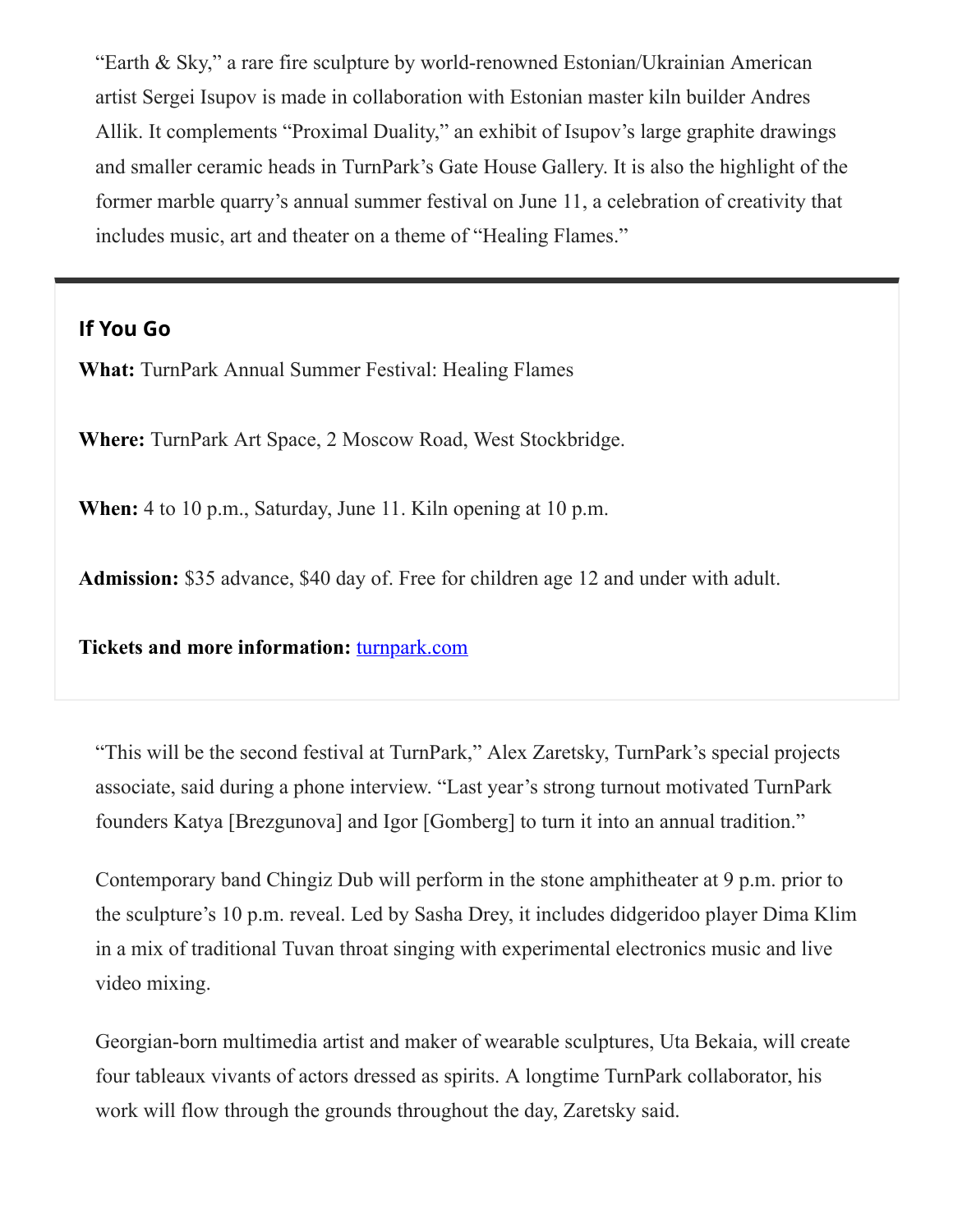Food will be offered for sale by Handcrafted, with stuffed shells, meatballs, a quinoa vegetable bowl and popcorn on the menu.

There will also be acoustic music scattered throughout the grounds and a short, repeated play in recognition of the situation in Ukraine. The festival will add to TurnPark's ongoing fundraising for the war-torn region through donations and merchandise sales.

The cause is especially meaningful for Isupov, who grew up in Ukraine until age 20. His father, mother and younger brother, all artists, still live in its capital, Kyiv.

"Every time I hear the news it makes me so emotional," he said during a phone interview.

His brother's wife has left the country with their two younger children, but his parents don't want to leave, he said. "They're 83, there's a feeling of safety at home because art is all around, it's like their kids. Mum even likes it because there's not many cars or people, it's spring and it's so peaceful and quiet downtown."

Isupov attended art school in Estonia, home of his artist wife Kadri Parnaments. He immigrated to the U.S. in 1993, first to Kentucky. A Berkshire region resident since 2006, with their daughter they divide their time between studios in the U.S. and Estonia.

[Sculptor Sergei Isupov creates never-ending narratives for the viewer to interpret](https://www.berkshireeagle.com/arts_and_culture/arts-theater/sergei-isupov-ferrin-contemporary-north-adams-mass-moca/article_ee67d80c-cc8c-11ec-926f-cbb126361217.html)



["](https://www.berkshireeagle.com/arts_and_culture/arts-theater/sergei-isupov-ferrin-contemporary-north-adams-mass-moca/article_ee67d80c-cc8c-11ec-926f-cbb126361217.html)I think it makes an artist more emotionally rich not to have physical connections to a space," he noted.

He first worked with Allik in 2016 at STARworks in North Carolina, where Allik had been firing for several years, and a year later in Denmark.

"It's not super difficult to build the kiln," Isupov reported, "it uses simple materials you're able to get from regular stores and is shaped like a bottle."

"This will be my third fire sculpture. I do something slightly different every time, I learn every time, I feel I'm still not finished with this design."

## PROXIMAL DUALITY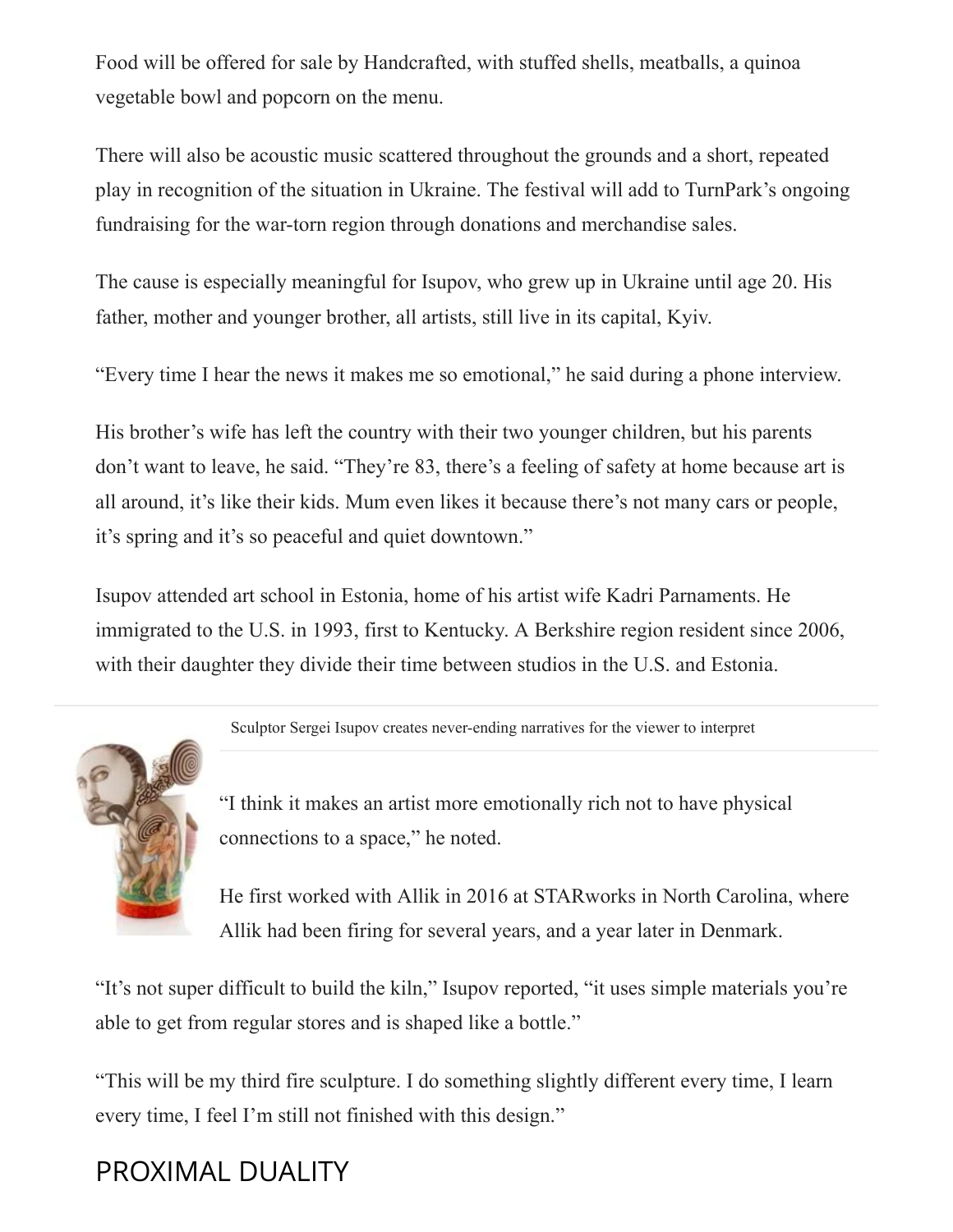Isupov's indoor show "[Proximal Duality](https://www.turnpark.com/program/exhibitions_projects/sergei-isupov-sculptures-and-drawings)," which runs through October, includes four ceramic sculptural heads and five large-scale drawings. Each larger-than-life head is embellished with intricate drawings, painted with a thin coat of colored clay.

"My father is a painter, my mum's a ceramic artist. I like to combine these two different sides, but in the same powerful thing."

"Students think I have tricks, some special tool. But the biggest trick is discipline and experience. And imagination."

A lot of ideas come from the technical side, he explained. "And later the story comes within the process."

The drawings use different techniques to create the same illusion of 3D as the ceramic paintings, he said.

He wants to inspire wonder, "for people to feel like, wow!, how has he done it? And stop for a minute."

He studied painting for seven years in his first art school, and ceramics for seven years in his second.

"Sometimes education gives you handcuffs, in Ukraine, drawing and painting were very academic. Ceramics helped me forget everything and gave me freedom. Sometimes you need to break rules."

"In the U.S. I am able to do both well," he noted. "And my fire sculpture tempts me to be a performer too."

TurnPark exhibits are curated by longtime associate and architect Grigori Fateyev.

"Sergei is very well known for ceramic art," Fateyev said, "highly detailed small scale objects, with a lot of narrative stories. He sketches all the time, he's a classically trained artist and his hand-eye coordination is impeccable."